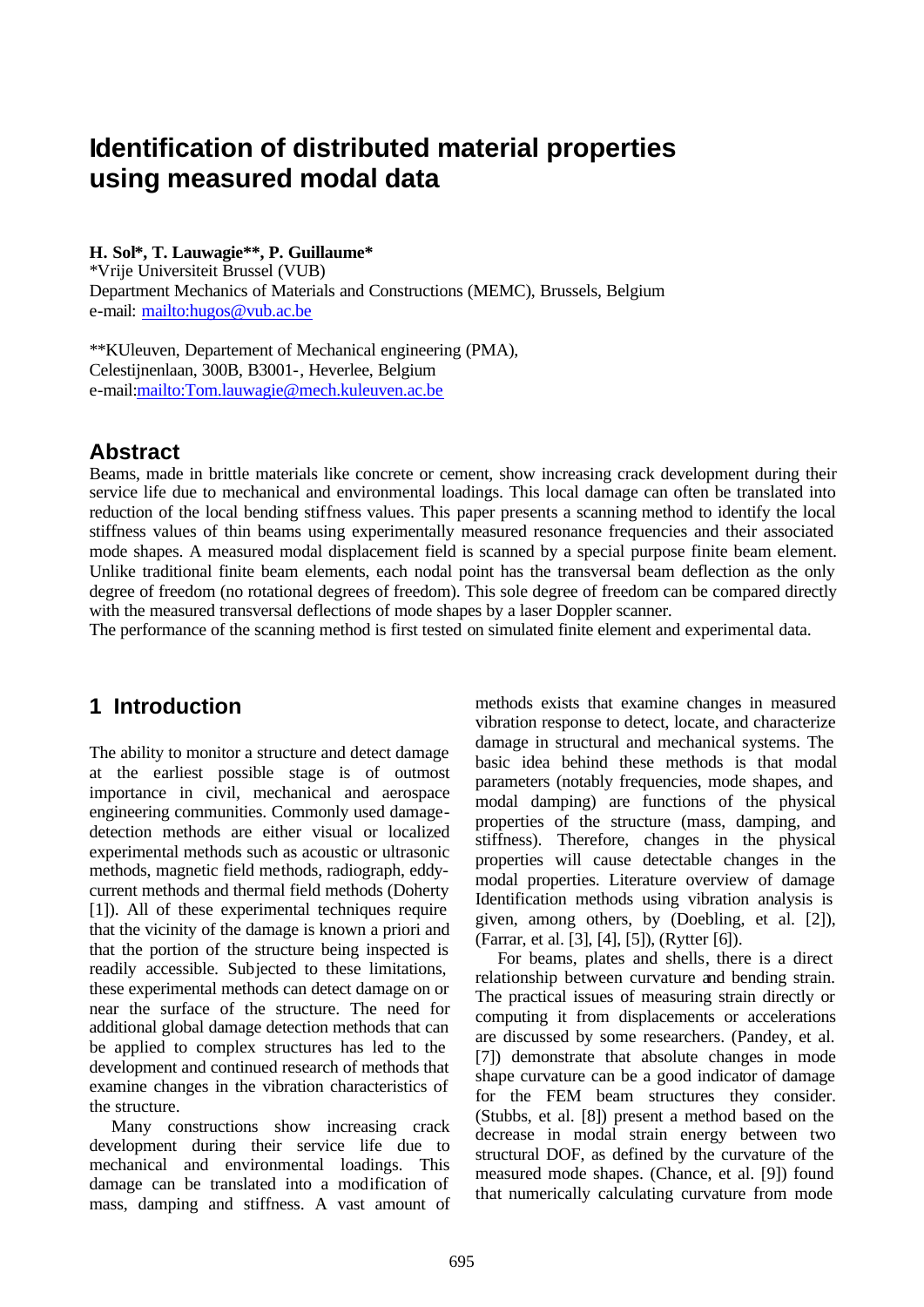shapes resulted in unacceptable errors. They used measured strains instead to measure curvature directly, which dramatically improved results. (Chen and Swamidas [10]), (Dong, et al. [11]), (Kondo and Hamamoto, [12]), and (Nwosu, et al. [13]) present other studies that identify damage and its location from changes in mode shape curvature or strain-based mode shapes.

(Cornwell, et al, [14]) presented a method for damage identification using the concept of strain energy. The method was originally developed for beam-like structures and next furhter extended for damage identification in plate-like structures. The method only requires the mode shapes of the structure before and after damage. The modes need not to be mass matrix normalised.

Damage typically is a local phenomenon. It is therefore generally accepted that local response is captured best by higher frequency modes whereas lower frequency modes tend to capture the global response of the structure and are less sensitive to local changes in a structure. From a testing standpoint it is more difficult to excite the higher frequency response of a structure as more energy is required to produce measurable response at these higher frequencies than at the lower frequencies (Doebling, et al. [2])

This paper discusses a method to identify damage by evaluating the distributed stiffness values in a simple beam according to the Euler-Bernoulli (EB) equations. The presented method will use both resonance frequency and mode shape information. The mode shapes need not to be mass normalised. Output only modal analysis can hence be used. The method is a linear, model based, inverse method and aims the determination of the location and quantification of the beam stiffness. It is proved that the information contents of only the first bending mode shape is sufficient for the identification of a complete stiffness pattern.

The differential equation describing the deflections of a EB-beam can be found in many text books about strength of materials and constructions (Seed, [15]):

$$
\frac{d^2}{dx^2}(EI\frac{d^2w(x)}{dx^2}) = p(x)
$$
\n(1)

In the above expression w is the local beam deflection, x is the independent spatial variable, E is the Young's modulus, I is the moment of inertia of the beam's cross section and p is the distributed pressure. The product EI is called the flexural beam rigidity and its value can be an arbitrary function of the independent variable x.

Identification of the value of parameters occurring in differential equations (like EI in (1)) can be performed in geometrical three different regions of the considered domain:

- 1. In one arbitrary point
- 2. In the whole domain
- 3. In an arbitrary sub domain

The value of the parameters can be different in each point of the (sub)domain and the problem hence can be referred to as "the identification of distributed parameter values".

#### **1.1. One point identification**

The identification of EI using a one point method uses directly the differential equation in the considered point:

$$
EI(x_i) \frac{d^4 w(x_i)}{dx^4} = p(x_i)
$$
\n
$$
EI(x_i) = \frac{p(x_i)}{\frac{d^4 w(x_i)}{dx^4}}
$$
\n(2)

The evaluation of  $EI$  in a single point  $x_i$  requires the knowledge of  $p(x<sub>i</sub>)$  and the fourth derivative of the deflection w. Due to inevitable measurement noise, the experimental evaluation of (higher order) derivatives of the beam deflection is a difficult task and requires some previous curve fitting of the measured deflections. The problem can be simplified by using e.g. the relation of the bending moment with the second derivative of the deflection (Maeck, et al. [16]).

### **1.2. Whole domain identification**

The identification of EI as a distributed parameter over the whole beam length can be considered as a global parameter estimation problem. As an analytical model for a beam with arbitrary distributed stiffness values is not available, a numerical model (e.g. a finite element model) must be adopted. Updating of a numerical model can be performed using an inverse method.

The principle of a mixed numerical/experimental method or "an Inverse method" for material parameter identification is to compare a measured output from an experiment on a test specimen with the computed output of a numerical model of the same specimen loaded with the same input values.(Sol [17])

An input can be some force distribution. An output can be a static or dynamic displacement, stress or strain field. It can also be a list of quantities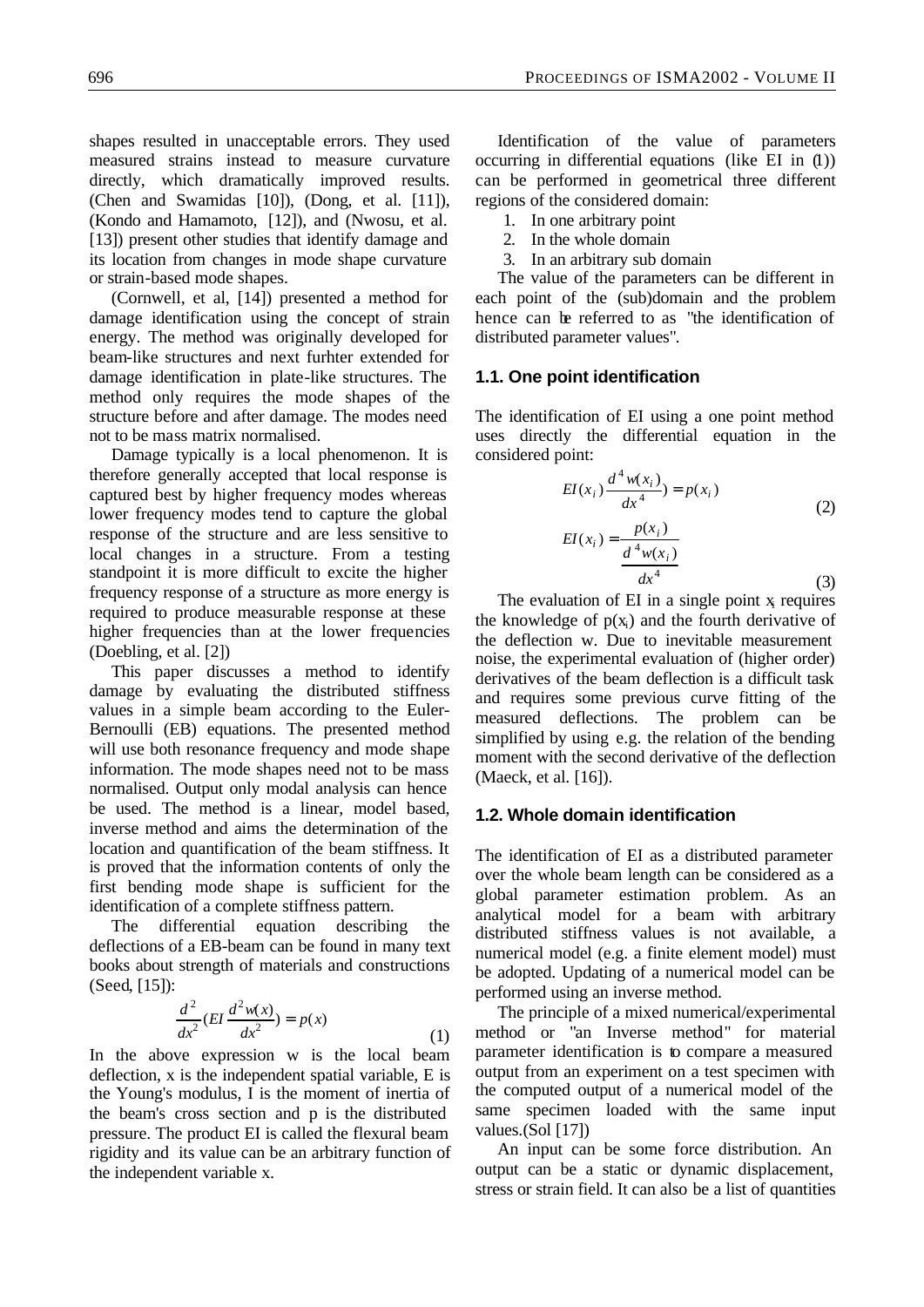derived from the beam response like resonance frequencies, mode shapes and associated damping ratios.

The difference between the measured and computed output is called "the residual". The residual can be incorporated in a user defined cost function that describes the goodness of fit of the numerical model with the test specimen. A simple example of a cost function is the summation of the squared differences between the corresponding output components.

The - a priori unknown - distributed beam stiffness values EI are the parameters in the numerical model. The complete set of distributed beam stiffness values is (usually iteratively) tuned in such a way that the computed output matches the measured output. The parameter modifications are computed by minimisation of the cost function. The final result of the output matching procedure is an estimate of the parameters values and eventually an estimate of their error bounds. Modal quantities like resonance frequencies and mode shapes are often used as measured output values (Friswell [17]).

The main advantages of using modal quantities instead of static deflections is that the experimental set-ups are easy and that -with modern equipment and software- the modal quantities can be measured fast and accurate.

A major disadvantage of a whole domain identification method is the considerable computation time that is necessary to perform an iterative procedure with FE-models having a high number of dof's..

## **1.3 Sub domain identification**

Sub domain identification applies the same idea as the inverse methods on a sub domain of the considered construction instead of on the whole construction domain. The difficulty with sub domain identification is that the appropriate boundary conditions on the sub domain need to be determined. The boundary conditions must be such that they represent the action of the remaining parts of the considered domain on the boundaries of the selected sub domain. The sub domain can be hence isolated without changing the stress state conditions in arbitrary points of the sub domain

 In the next chapter the idea of applying sub domain identification on beams will be explored. The beam stiffness will be identified ("scanned") in an arbitrary number of beam segments.

## **2 Distributed Stiffness Scanning**

### **2.1. Integral formulation**

Consider a beam vibrating in resonance at a circular frequency ω. The transverse displacements of the associated mode shape are  $w(x,t)$ . The partial differential equation of the equilibrium in an arbitrary point in the domain of the resonating beam is:

$$
\frac{\partial^2}{\partial x^2} (EI(x) \frac{\partial^2 w(x,t)}{\partial x^2}) + rA(x) \frac{\partial^2 w(x,t)}{\partial t^2} = 0
$$
 (4)

In the above expression x is the independent spatial variable, t is the independent time variable, E is the Young's modulus, I is the moment of inertia of the beam's cross section,  $ρ$  is the specific mass and A is the area of the beam's cross section. The product EI is the flexural rigidity or "stiffness" of the beam cross section. The product  $\rho A$  is the mass per unit length of the beam. EI and ρA can be both arbitrary functions of the independent variable x.

The solution of (4) written in imaginary notation is (splitting of the function  $w(x,t)$  into a product of functions with independent variables) at a beam resonance:

$$
w(x,t) = W(x). e^{i\omega t}
$$
 (5)

with ω the circular frequency of the beam resonance mode and  $W(x)$  the arbitrary scaled modal deformation term.

Thus:

$$
\frac{\partial^2 w}{\partial t^2} = -\mathbf{w}^2 W(x) e^{i\mathbf{w}}
$$
 (6)

Substitution of this solution transforms the equation (4) in a time independent normal differential equation:

$$
\frac{d^2}{dx^2}(EI(x)\frac{d^2W(x)}{dx^2}) - rAw^2W(x) = 0
$$
 (7)

(7) can be seen as the differential equation of a beam loaded statically with a distributed pressure  $p(x) = rA w^2 W(x)$ .

Consider a small beam segment in the interval  $[x_k, x_l]$ . The segment is sufficiently small to assume constant flexural rigidity EI and constant mass per unit length  $\rho A$ . (7) for the beam segment hence simplifies to:

$$
EI \frac{d^4 W(x)}{dx^4} - rA w^2 W(x) = 0
$$
 (8)

The beam segment is in each of the two boundary points  $x_k$  and  $x_k$  subjected to prescribed transversal displacements ( $\overline{W}_k$  and  $\overline{W}_l$ ) as Dirichlet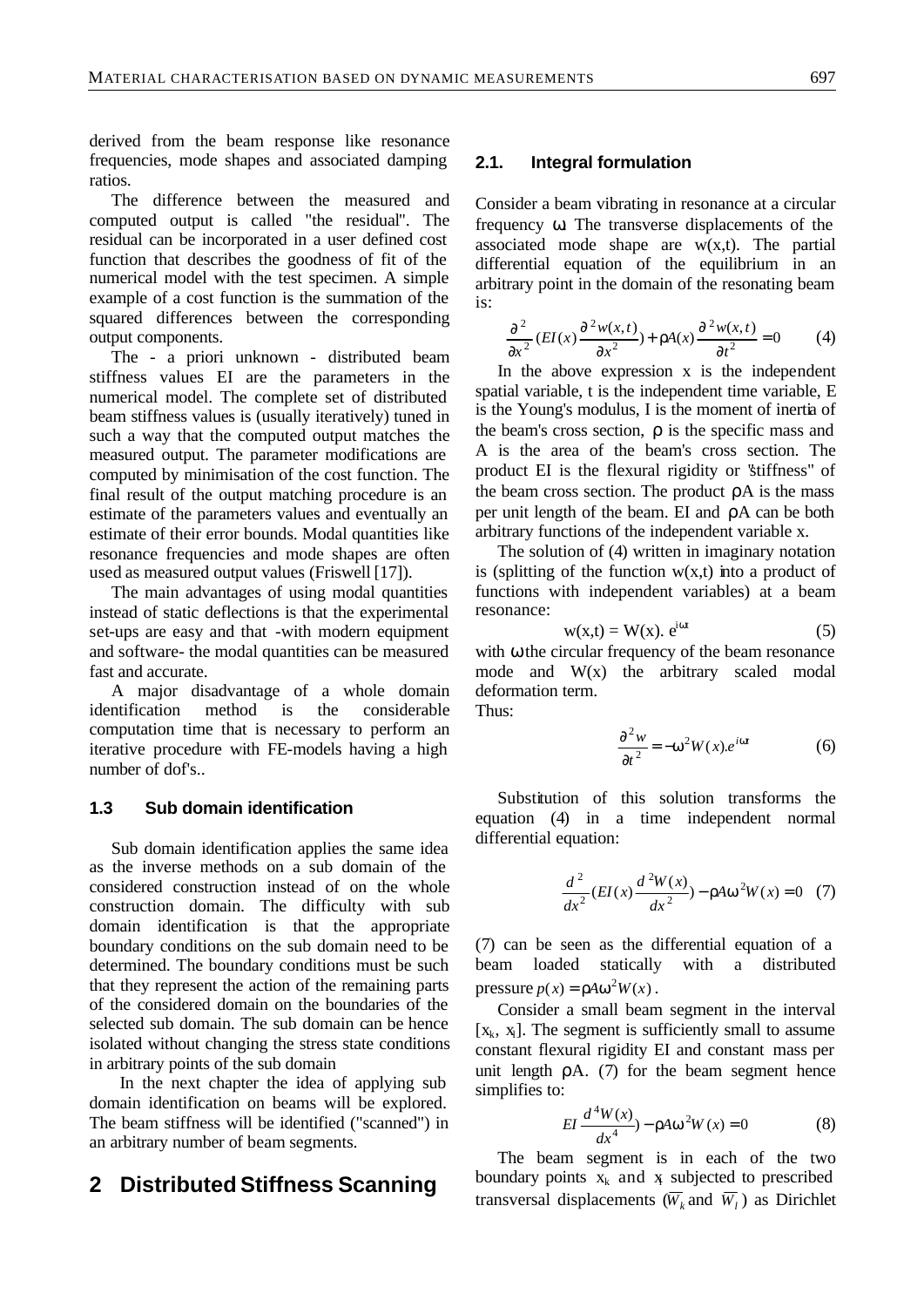boundary conditions and prescribed bending moments ( $\overline{M}_k$  and  $\overline{M}_l$ ) as Von Neumann boundary conditions.

The differential equation (8) must be satisfied in each point of the beam domain. In addition, solutions of (8) must satisfy the boundary conditions of the beam at points  $x_k$  and  $x_l$ .

The local formulation (8) can be transformed into an equivalent global formulation having the same solution for the dependant variable W. This transformation can be performed by using the weighted residual method with a virtual displacement field  $\delta V(x)$  as weighting function for the differential equation, and  $V_k$  and  $V_l$  as arbitrary weighting scalars for the Von Neumann boundary conditions. The Dirichlet boundary conditions will be introduced explicitly in a latter stage. The virtual displacement field can be taken zero at the two boundaries because the Dirichlet conditions are explicitly imposed at these positions.

The global formulation hence becomes:

$$
\int_{x_k}^{x_l} EI \frac{d^4 W}{dx^4} dV dx - \int_{x_k}^{x_l} r A w^2 W dV dx + (EI \frac{d^2 W}{dx^2} - \overline{M}_k) V_k
$$
 (9)  
+ 
$$
(EI \frac{d^2 W}{dx^2} - \overline{M}_l) V_l = 0
$$

Partial integration of the first term of (9) gives:

$$
\left[EI\frac{d^3W}{dx^3}dV\right]_{x_k}^{x_l} - \int_{x_k}^{x_l}EI\frac{d^3W}{dx^3}\cdot\frac{d^2W}{dx}dx - \int_{x_k}^{x_l}rAw^2WdVdx
$$
\n
$$
+ (EI\frac{d^2W}{dx^2} - \overline{M}_k)V_k + (EI\frac{d^2W}{dx^2} - \overline{M}_l)V_l = 0
$$
\n(10)

The first term of (10) vanishes because the virtual field  $\delta V$  has a zero value in the boundary points  $x_k$ and  $x_i$ .

A second partial integration leads to:

$$
-\left[EI\frac{d^2W}{dx^2}\frac{d\mathbf{d}V}{dx}\right]_{x_k}^{x_l} + \int_{x_k}^{x_l} EI\frac{d^2W}{dx^2}\cdot\frac{d^2\mathbf{d}V}{dx^2}dx - \int_{x_k}^{x_l} \mathbf{r}A\mathbf{w}^2W\mathbf{d}V\cdot dx
$$
 (11)  
+  $(EI\frac{d^2W}{dx^2} - \overline{M}_k)V_k + (EI\frac{d^2W}{dx^2} - \overline{M}_l)V_l = 0$ 

Select the following values for  $V_k$  and  $V_l$  (so far  $V_k$  and  $V_l$  were completely arbitrary):

$$
V_k = \frac{d\mathbf{d}V}{dx}(x_k)
$$
  
\n
$$
V_l = -\frac{d\mathbf{d}V}{dx}(x_l)
$$
\n(12)

(11) becomes:

$$
EI\int_{x_k}^{x_l} \frac{d^2W}{dx^2} \cdot \frac{d^2dV}{dx^2} dx
$$
  
= 
$$
\int_{x_k}^{x_l} rA w^2 W dV dx + \overline{M}_k \cdot \frac{ddV}{dx}(x_k) - \overline{M}_l \cdot \frac{ddV}{dx}(x_l)
$$
 (13)

#### **2.2 Finite element approximation**

The considered beam segment interval  $[x_k, x_l]$  is divided into a regular grid of M nodal points. The transversal displacement amplitude  $W(x)$ expressed as a linear combination of Lagrange shape functions  $N_i$  multiplied with the value of  $W(x)$  in the nodes. Each node i is associated with a shape function Ni and has only one degree of freedom  $W_i$ .

$$
W(x) = N_i(x).W_i
$$
 (14)

Because the integral in (13) is a symmetrical expression, the virtual field  $\delta V$  can be expressed with the same interpolation functions Ni:

$$
dV(x) = N_i(x).dV_i
$$
 (15)

with  $\delta V_1 = 0$  and  $\delta V_M = 0$  at the boundary nodes.

Lagrange shape functions Ni of order M are selected:

$$
N_i(x) = \frac{(x - x_1)(x - x_2)...(x - x_{i-1})(x - x_{i+1})...(x - x_M)}{(x_i - x_1)(x_i - x_2)...(x_i - x_{i-1})(x_i - x_{i+1})...(x_i - x_M)} (16)
$$

The shape functions of node i have the value 1 in node  $x = x$  and the value zero in all other nodal points  $x = x_j$  ( $i \neq j$ ).

Insertion of (14) and (15) in (13) and the requirement that (13) must be valid for each arbitrary virtual field, yields the following expression:

$$
EI\int_{x_i}^{x_i} \frac{d^2 N_i}{dx^2} \cdot \frac{d^2 N_j}{dx^2} dxW_j =
$$
  
\n
$$
rAw^2 \int_{x_k}^{x_i} N_i N_j dxW_j + \overline{M}_k \cdot \frac{dN_i}{dx}(x_k) - \overline{M}_l \cdot \frac{dN_i}{dx}(x_l)
$$
 (17)  
\n $i = 2,3,...M - 1$   
\n $j = 1,2,...M$ 

The first terms on each side of the equations can be called respectively "stiffness matrix"  $K_{ij}$  and "mass matrix"  $M_{ii}$  of the considered beam element.

$$
K_{ij} = EI \int_{x_k}^{x_i} \frac{d^2 N_i}{dx^2} \cdot \frac{d^2 N_j}{dx^2} dx
$$
  

$$
M_{ij} = rA w^2 \int_{x_k}^{x_i} N_i N_j dx
$$
 (18)

[K] and [M] are non square rectangular matrices because the indices i and j take other values. Because the transversal displacement W is the only degree of freedom in the nodes, the formulation can not be used as a standard finite element formulation. The assemblage of standard thin beam finite elements requires indeed C1-continuity in the boundary nodes which can only be guaranteed with the introduction of an extra rotational degree of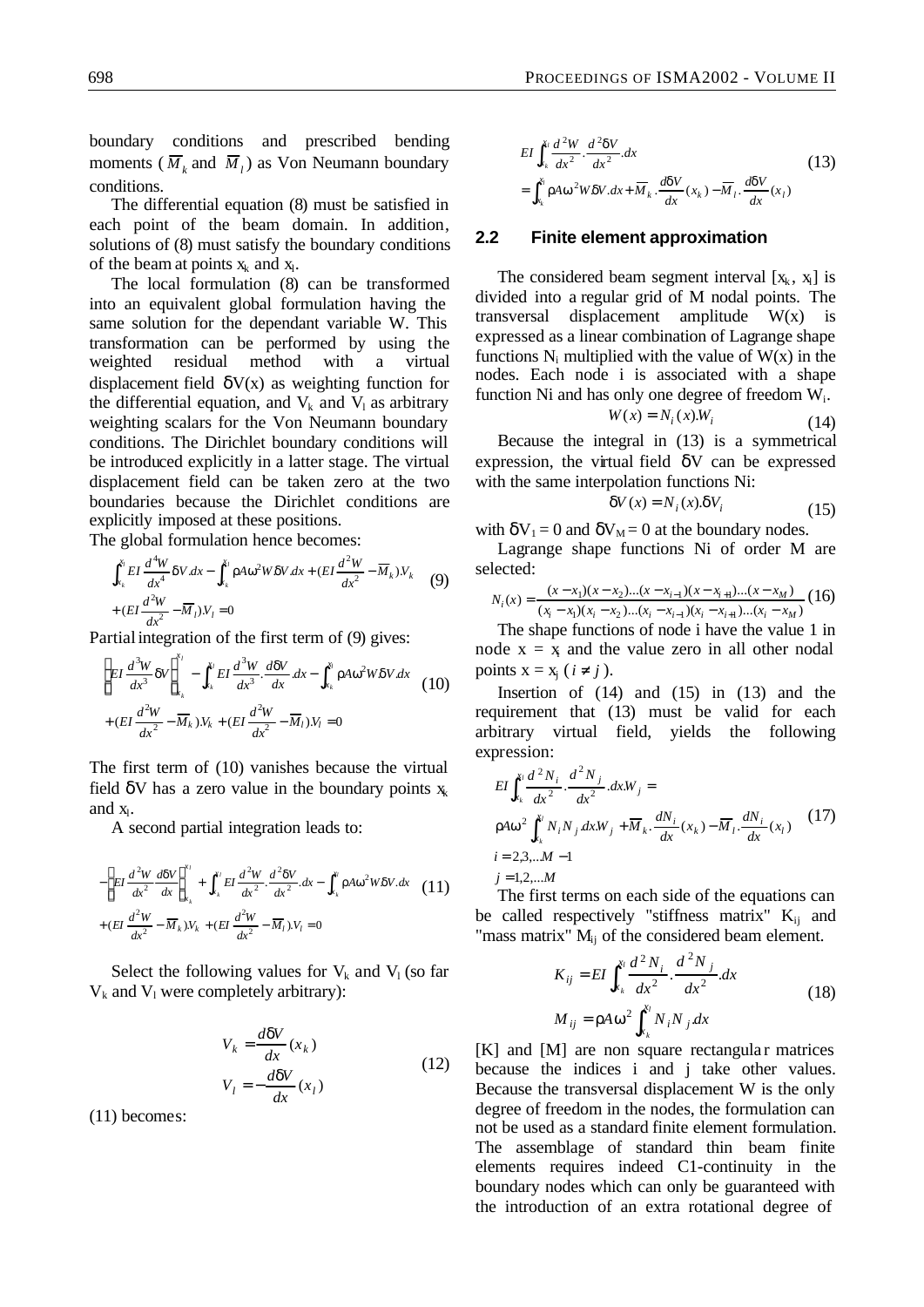freedom in the nodes. The proposed element formulation (18) however will never be assembled and hence requires no inter-element C1-continuity.

It is convenient for programming purposes to replace the Cartesian coordinate x by a local homogenised coordinate ξ?

$$
\mathbf{x} = \frac{2(x - \frac{x_1 + x_k}{2})}{x_1 - x_k} = \frac{2(x - \frac{x_1 + x_k}{2})}{L^e}
$$
  

$$
dx = \frac{L^e d\mathbf{x}}{2}
$$
 (19)

with Le the length of the considered segment.

(17) written in homogenised coordinates ξ becomes:

$$
\frac{8EI}{L^{e3}} \int_{-1}^{1} \frac{d^2 N_i}{d\mathbf{x}^2} \cdot \frac{d^2 N_j}{d\mathbf{x}^2} \cdot d\mathbf{x} W_j =
$$
\n
$$
\frac{r A \mathbf{w}^2 L^e}{2} \int_{-1}^{1} N_i N_j d\mathbf{x} W_j + \frac{2 \overline{M}_k}{L^e} \cdot \frac{d N_i}{d\mathbf{x}} (-1) - \frac{2 \overline{M}_l}{L^e} \cdot \frac{d N_i}{d\mathbf{x}} (1)
$$
\n(20)

The integrals in (20) have become independent on the size and properties of the considered beam interval. The Lagrange shape functions are now expressed as functions of the independent variable ξ:

$$
N_i(\mathbf{x}) = \frac{(\mathbf{x} - \mathbf{x}_1)(\mathbf{x} - \mathbf{x}_2) \dots (\mathbf{x} - \mathbf{x}_{i-1})(\mathbf{x} - \mathbf{x}_{i+1}) \dots (\mathbf{x} - \mathbf{x}_M)}{(\mathbf{x}_i - \mathbf{x}_1)(\mathbf{x}_i - \mathbf{x}_2) \dots (\mathbf{x}_i - \mathbf{x}_{i-1})(\mathbf{x}_i - \mathbf{x}_{i+1}) \dots (\mathbf{x}_i - \mathbf{x}_M)}
$$
(21)

Pre-multiplying both sides of equation (20) with W<sup>i</sup> allows to evaluate EI as a function of Wi, boundary conditions and known beam parameters:

$$
EI = \frac{r A w^2 L^{e4} B_{ij} W_i W_j + 4 L^{e2} \overline{M}_k W_i \frac{d N_i}{d x} (-1) - 4 L^{e2} \overline{M}_i W_i \frac{d N_i}{d x} (1)}{16 A_{ij} W_i W_j}
$$
(22)

with:

$$
A_{ij} = \int_{-1}^{1} \frac{d^2 N_i}{d x^2} \cdot \frac{d^2 N_j}{d x^2} dx
$$
  
\n
$$
B_{ij} = \int_{-1}^{1} N_i N_j d x
$$
  
\n $i = 2, 3, \dots M - 1$   
\n $j = 1, 2, \dots M$  (23)

The evaluation of (22) hence requires the values of Wi in all the points of the selected beam segment and the values ( $\overline{M}_k$  and  $\overline{M}_l$ ) at the boundaries of the segment.

## **3 Identification of distributed beam stiffness values by a scanning element method**

### **3.1 Determination of the reduction elements**

Consider again a free-free beam vibrating in resonance at a circular frequency ω. The time independent differential equation describing the geometry of the mode shape  $W(x)$  is (7):

$$
\frac{d^2}{dx^2}(EI(x)\frac{d^2W(x)}{dx^2}) - rA(x)w^2W(x) = 0 \quad (7)
$$

(7) can be seen as the differential equation of a beam loaded statically with a distributed pressure  $p(x) = r A w^2 W(x)$ . The pressure distribution is such that the load causes no rigid body translation or rotation. This is obvious as the origin of the pressure distribution is a mode shape of a free-free beam. (7) can be rewritten as;

$$
\frac{d^2}{dx^2} (EI \frac{d^2 W(x)}{dx^2}) = p(x)
$$
  

$$
p(x) = rA w^2 W(x)
$$
 (24)

Integration of equation (25) gives:

$$
\frac{d}{dx}(EI \frac{d^2 W(x)}{dx^2}) = Q(x)
$$

$$
Q(x) = \int_0^x p(V)dV
$$
(25)

 $Q(x)$  is the transverse shear force at position x. In case of a free-free beam with length L, the shear force is zero at the beam boundaries  $x=0$  and  $x=L$ .

Integration of equation (25) gives:

$$
EI \frac{d^2 W(x)}{dx^2} = M(x)
$$

$$
M(x) = \int_0^x Q(V)dV
$$
(26)

 $M(x)$  is the bending moment at position x. In case of a free-free beam with length L, the bending moment is zero at the beam boundaries x=0 and x=L.

#### **3.2 Principle of stiffness scanning**

If one wants to know the stiffness distribution of a test beam, the first step is to experimentally measure a resonance frequency and an associated mode shape. Modern equipment allows to measure the mode shapes in a high number of points N. The measured modal amplitudes have the same degree of freedom as the only degree of freedom in the described scanning finite element. The experimental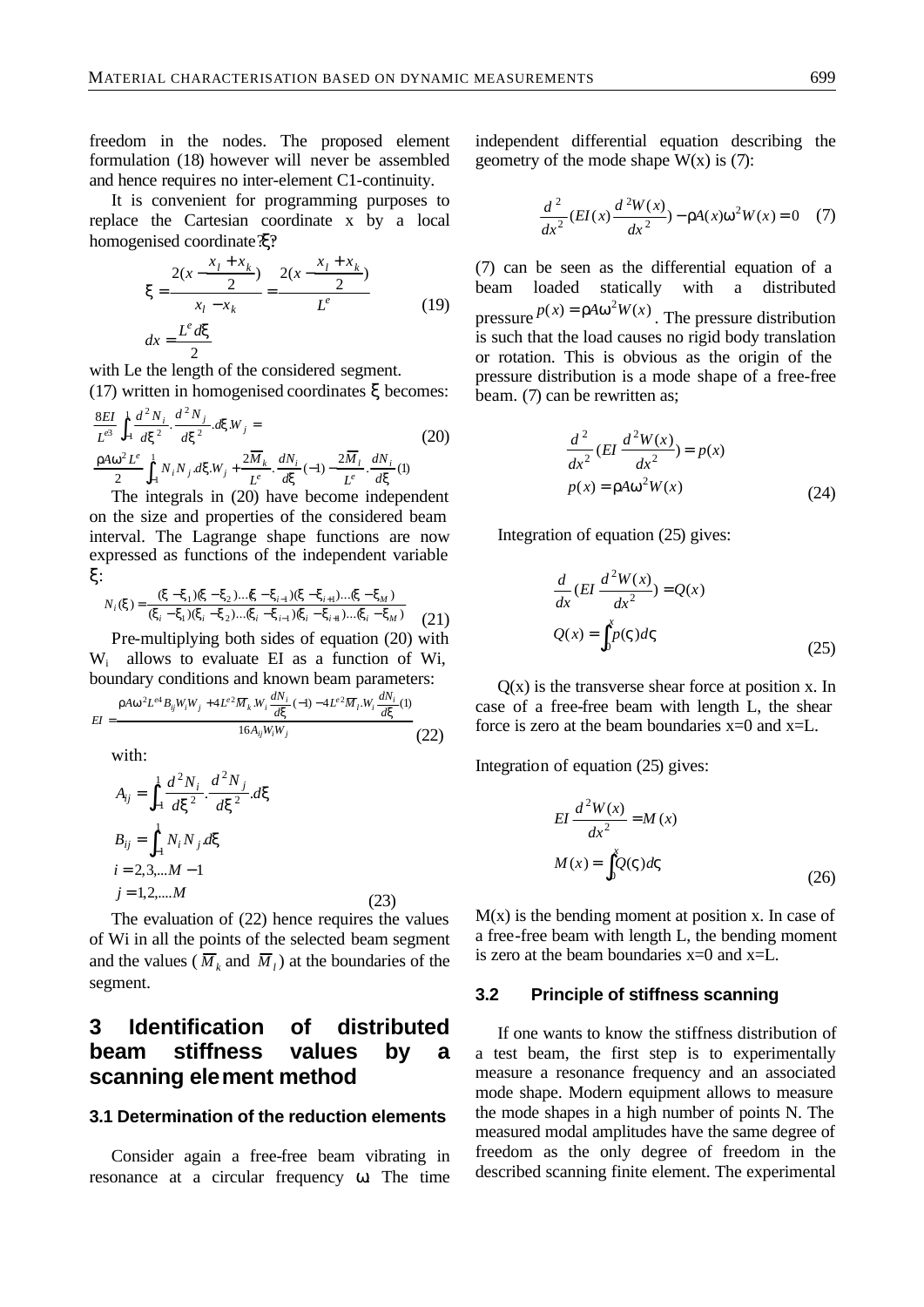and numerical amplitudes can hence be directly compared with each other.

In the previous paragraph it was shown that it is possible to derive the reduction elements  $O(x)$  and  $M(x)$  starting from the knowledge of the resonance frequency and the associated mode shape  $W(x)$ .

A second step in the identification procedure is to evaluate  $M(x)$  in the N measurement points. After this step, all information is available to apply formula (22) to identify the beam stiffness EI.

The total beam length can be divided in an arbitrary number of discrete beam segments each containing M consecutive measurement points.



Figure 1: Principle of the scanning element

The M nodal points of the scanning element are associated with the M consecutive points of the selected beam segment  $L_{e}$  (see Figure 1). The beam stiffness in the segment is assumed to be constant. The stiffness of the beam segment can be identified using the experimentally measured displacements and computed boundary conditions. Using formula (22), the stiffness value EI of an arbitrary interval of the beam can be identified.

Starting from the left of the test beam and progressing to the right, all measured displacements can be associated in groups of M measurement points to the M nodal points of the scanning element. In each position, the scanning element can identify the beam stiffness of the considered beam segment.

### **3.3. Validation on simulated test examples**

The commercial finite element program ANSYS is used to generate some test examples. The first example is a beam with a constant cross section A, a constant specific mass ρ, a constant inertia moment I and a constant Young's modulus E.

A first test beam was given following properties:

#### BEAM GEOMETRY INFORMATION:

| $\bullet$ Beam length [m]: |  | $.2000E + 00$                             |
|----------------------------|--|-------------------------------------------|
|                            |  | $\sim$ $\sim$ $\sim$ $\sim$ $\sim$ $\sim$ |

- Beam width [m]: .1200E-01
- Beam thickness [m]: .2000E-02

BEAM PROPERTIES INFORMATION:

- Specific weight  $[kg/m**3]$ : .2800E+04
- Cross sectional area [m<sup>\*\*2]</sup>: .2400E-04
- Beam inertia moment [m\*\*4]: .8000E-11
- Young's modulus  $[n/m**2]$ : .7000E+11
- Beam stiffness [nm]: .5600E+00

The first computed frequency by ANSYS was 256.93 Hz using a model with 50 beam elements and 51 nodes. The computed associate bending mode shape was used to perform a scan with  $M = 4$ points (Figure 3.3.1):



Figure 2: Stiffness distribution estimation using the first mode shape.

A second test beam was given a linear varying Young's modulus:

#### BEAM GEOMETRY INFORMATION:

- Beam length [m]: 1.00
- Beam width [m]: .100
- **Beam thickness [m]:** .010

BEAM PROPERTIES INFORMATION:

- Specific weight  $\text{[kg/m**3]}$ : .2500 E+04
- Cross sectional area  $[m^{**}2]$ : .1000 E-02
- Beam inertia moment [m\*\*4]: 8.33 E-09
- Young's modulus [N/m<sup>\*\*2]</sup>:
- from .5000E+11 till .7000E+11
- Beam stiffness [Nm]: from 383.4 till 583.4

The first computed frequency by ANSYS was 46.503 Hz using a model with 50 beam elements and 51 nodes. The computed associate bending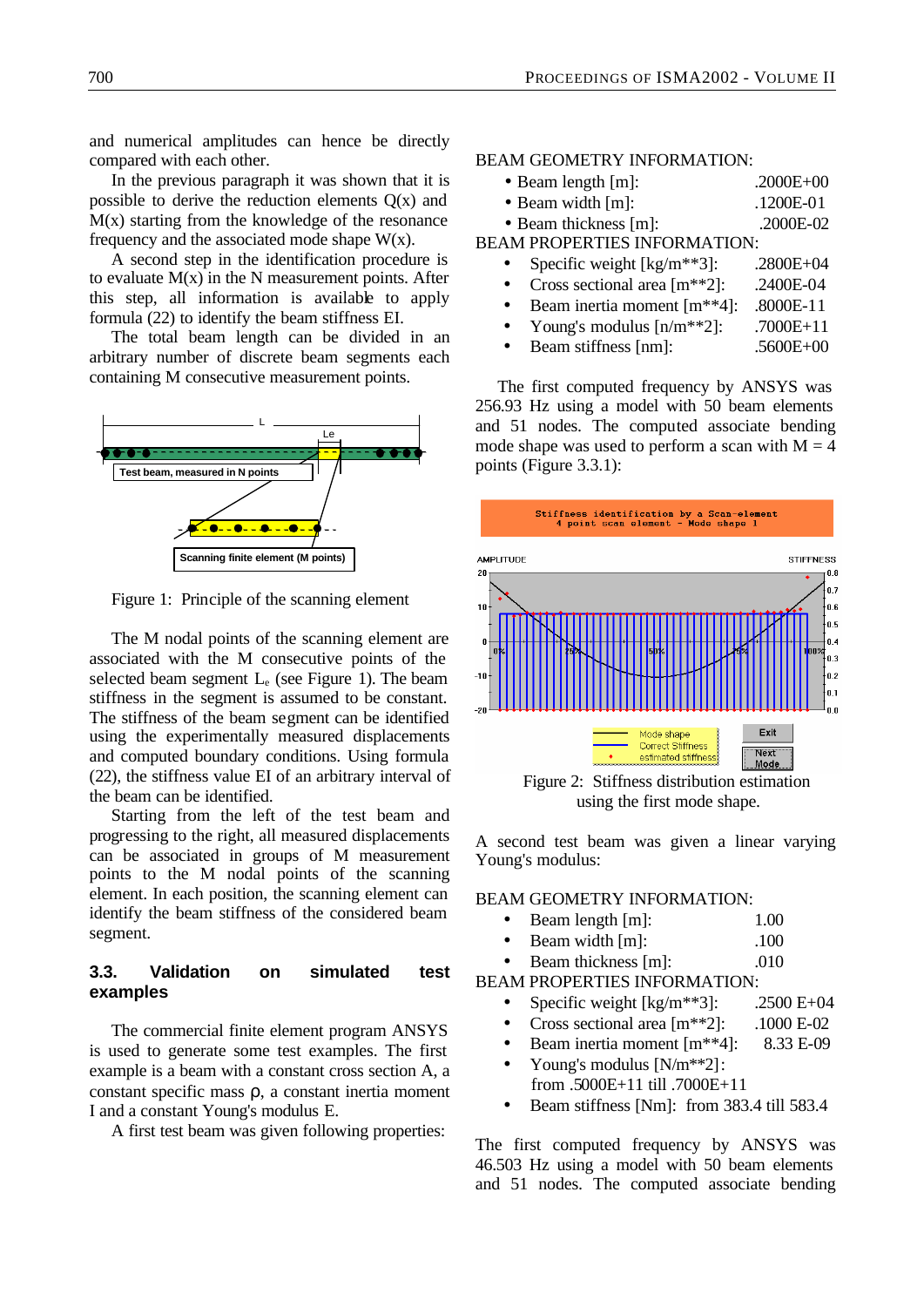mode shape was used to perform a scan with  $M = 4$ points (see Figure 3):



using the first mode shape.

### **3.3.4 Discussion of the results**

It can be seen in figure 2 that the (known) constant beam rigidity can be found back nearly correct using the scanning element technique. The stiffness in the beam intervals close to the free boundaries of the beam could not be identified because the mode shape does not have sufficient curvature at both extreme ends (and hence contains no information of the stiffness behaviour).

The observations for the beam with linear varying stiffness (figure 3) are similar.

The results are not "perfect" because the displacement field obtained with the finite element method is piecewise linear varying and thus not continuous.

## **4 Experiments**

The scan element method is tested on beam specimens made in glass fibre reinforced IPC (Inorganic phosphate cement). IPC is a cementitious matrix material used in sandwich constructions (Wastiels [19]). The properties of the IPC beam are:

- Length [m]: 0.213
- Width [m]: 0.0195
- Thickness [m]: 0.005
- Mass [kg]: 0.036

An experimental modal analysis is first carried out on an undamaged IPC beam. From this analysis the natural frequencies and mode shapes of the beam are obtained. The scan element technique is next used to establish the stiffness distribution of the undamaged beam.

After characterisation of the undamaged beam, the specimen is increasingly damaged by a controlled three point bending and the scan procedure is repeated.

### **4.1. Experimental modal analysis**

The composite IPC beam is suspended on very soft elastic cords in order to approximate the free-free boundary conditions.



Figure 5: Experimental test set-up with the suspended IPC test beam.

Figure 5 shows the suspended IPC test beam. The beam is excited acoustically with a small loudspeaker. The excitation signal used is a periodic chirp with an amplitude of 1 Volt. A periodic chirp is a very rapid sine sweep with a frequency swept up and/or down in one observation period of data acquisition. The procedure repeats this sweeping and thus the excitation signal becomes a periodic function. All frequencies of the test beam lying in the used bandwidth of the periodic chirp are excited simultaneously. In the test, the bandwidth is from 100 Hz till 10 kHz. The excitation signal is multiplied with a rectangular window function. The window cuts off the time signal outside the time window. An acoustical excitation is used in order to avoid physical contact of the excitation source with the test beam. An ele ctro magnetic shaker would have a notable influence on the light weight test beam. A disadvantage of this technique is that the input force can not be measured (output only modal analysis "OMA").

A polytec Scanning Vibrometer (PSV) using a laser beam is used to measure the response of the beam to the excitation signal. The PSV is a full-field system for automated vibration measurement, mapping, visualization and analysis. It measures the velocity of points on a vibrating structure. Measurements are made point by point in a scanning mode. The laser beam is a non-contacting transducer and avoids the problem of mass loading.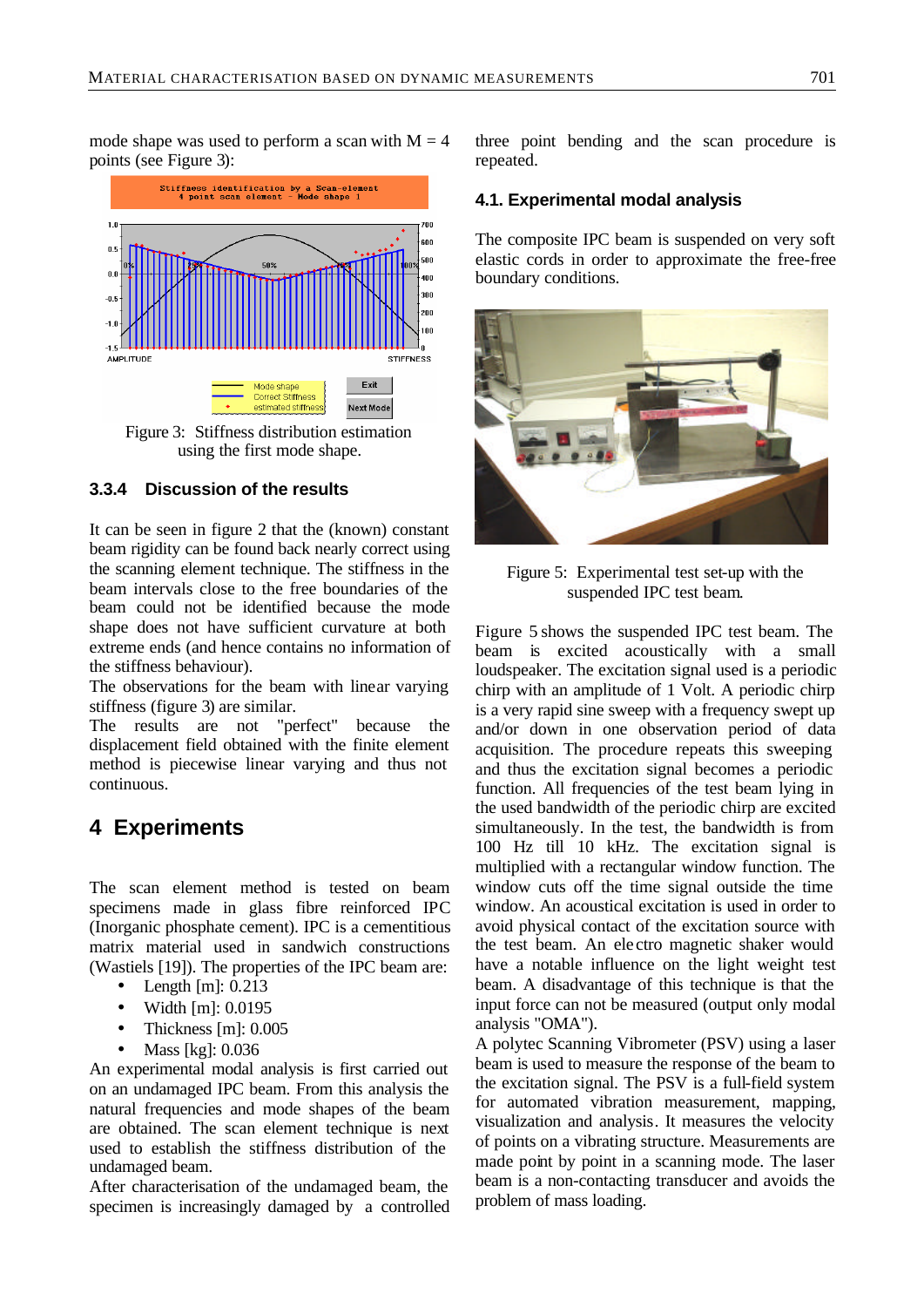

Figure 6: The scan head of the PSV (Polytechnic Scanning Vibrometer)

The scan head of the PSV (Figure 6) contains deflection mirrors, a live colour video camera and a Laser Doppler Velocity sensor. The deflection mirrors automatically steers the laser beam to the desired position on the target. The live video camera displays the laser beam on the target and allows the user to draw a grid of desired measurement points right over a video image. After every measurement, the area data are conveniently overlaid directly upon the video image.

The scanning area of the laser beam is defined by 4 calibration points. The area is divided into a regular grid of 3 rows (width of the beam) and 213 columns (length of the beam). 639 measurement points are hence obtained yielding a spatial resolution of 1 mm in the length of the test beam.

The software to analyse the experimental data is CADA-X v. 3.5C from the company LMS.

## **4.2. Modal Analysis on the undamaged beams**

Figure 7 shows the obtained mode shape for the first bending mode of the IPC test beam.



Figure 7: first bending mode shape at 296.43 Hz (measured with PSV in 3 x 213 points)

## **4.3. Data pre-processing**

Experimental data usually contains a vast amount of noise. Due to the presence of this noise, the measured raw data can not be used directly (as was possible with the "smooth" finite element simulations). The raw data was smoothed by fitting the experimental data with a 10th degree Lagrange polynomial.

The free-free boundary conditions of the test beam require a translational and rotational equilibrium. If this is not the case, the shear force and the bending moment computed with equations (5) and (6) will not be zero at  $x = L$ .

Deviations from these equilibrium conditions can occur due to experimental errors, the curve fit procedure and the integration procedure.

In order to impose translational and rotational equilibrium, the curve fitted results are superposed by two rigid body modes: a pure translation and a pure rotation in x=L/2.

$$
W(x)_{corrected} = W(x)_{fitted} + a.W(x)_{translation} + b.W(x)_{rotation}
$$
  
with:

$$
W(x)_{translation} = 1
$$
  
 
$$
W(x)_{rotation} = \frac{2x}{L} - 1
$$
 (27)

The requirements are:

$$
Q(x=L) = \int_0^L W_{corrected}(x)dx = 0
$$
 (28)

$$
M(x = L) = \int_0^L x W_{corrected}(x) dx = 0
$$
 (29)

The parameters a and b in (27) must be determined in such a way that the requirements (28) and (29) are fulfilled. This leads to:

$$
a = -\frac{Q(x=L)}{w^2 rAL}
$$
  
\n
$$
b = -\frac{6M(x=L)}{w^2 rAL^2} - 3a
$$
 (30)

In the above expression, Q and M are computed with the previously computed curve fitted data.

#### **4.4. Stiffness identification of the undamaged test beam**

The 3 measured values in each row of the CADA-X data were averaged so that 213 actual experimental points were used for the damage scanning.

The measured first mode shape of the undamaged IPC beam was curve fitted with the Lagrange polynomial.. A M=7 point scanning element was used for the damage identification. Taking less nodal points made the obtained damage pattern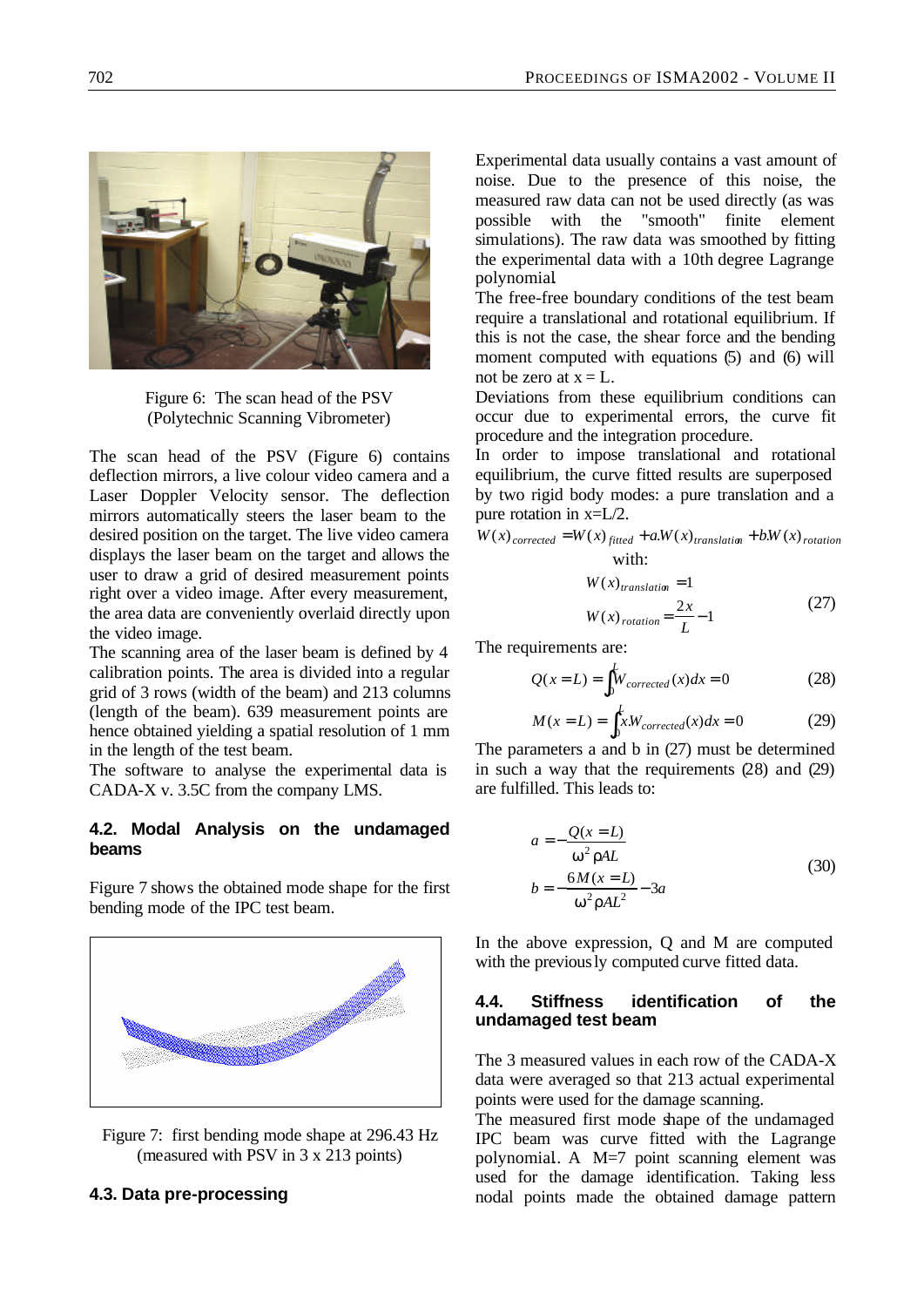more "nervous", more nodal points resulted in a loss of detail.

The coefficients for the rigid body corrections computed with (30) are:

| coefficient a: | $.2315E-02$ |
|----------------|-------------|
| coefficient b: | .9864E-02   |

Figure 8 shows the identified stiffness pattern in the undamaged beam



Figure 8: Identified stiffness distribution in an undamaged IPC beam

In figure 8, the blue lines show the constant beam stiffness values computed with the resonance frequency of the first mode shape (2.49 Nm2). The thick red line is the identified local stiffness distribution. As can be seen, the stiffness of the undamaged beam is not perfectly constant. This is probably due to small variations in thickness and initial local material properties. It can also be seen that the stiffness values identified in the zone of approximately 15% of the free ends of the beam are not useful. This is due to the lack of curvature (and hence information contents) of the observed mode shape in these zones.

### **4.5. Stiffness identification of the damaged test beam**

The test beam was damaged in a controlled way using a 3 point bending set-up and a force of 54 Newton. Figure 9 shows the result using the same number of nodal points scan element (M=7).

## **Conclusions**

The thin beam scanning finite element with only one degree of freedom is very usefull as an tool for direct comparison of measured beam deflections with computed deflections. It was shown in this paper that the mode shape of the first bending resonance frequency has a sufficient information contents to identify the stiffness distribution in undamaged and damaged beams. Furher research will examine suitable curve fitting procedures in order to include higher order mode shapes (which will provide redundant information to compensate for experimental errors). The scanning element procedure will also be extended toward scanning of plate and shell structures.



Figure 9: Identified stiffness distribution in a beam damaged with 54 Newton

## **Acknowledgements**

Part of this work was carried out in the framework of the project GRAMATIC, which is financially supported by the Flemish governement Institute IWT.

## **References**

- [1] Doherty, J. E., "*Nondestructive Evaluation*," Chapter 12 in Handbook on Experimental Mechanics, A. S. Kobayashi Edt., Society for Experimental Mechanics, Inc., 1987.
- [2] Doebling, S. W., Farrar, C. R., Prime, M. B., and Shevitz, D. W. "*Damage Identification and Health Monitoring of Structural and Mechanical Systems from Changes in their Vibration Characteristics: A Literature Review,*" Los Alamos National Laboratory report LA 13070-MS, april 1996
- [3] Farrar, C.R., Doebling, S.W., and Duffey, T.A., "*Vibration-Based Damage Detection*," presented at the SD2000 Structural Dynamics Forum, April 11-17, 1999.